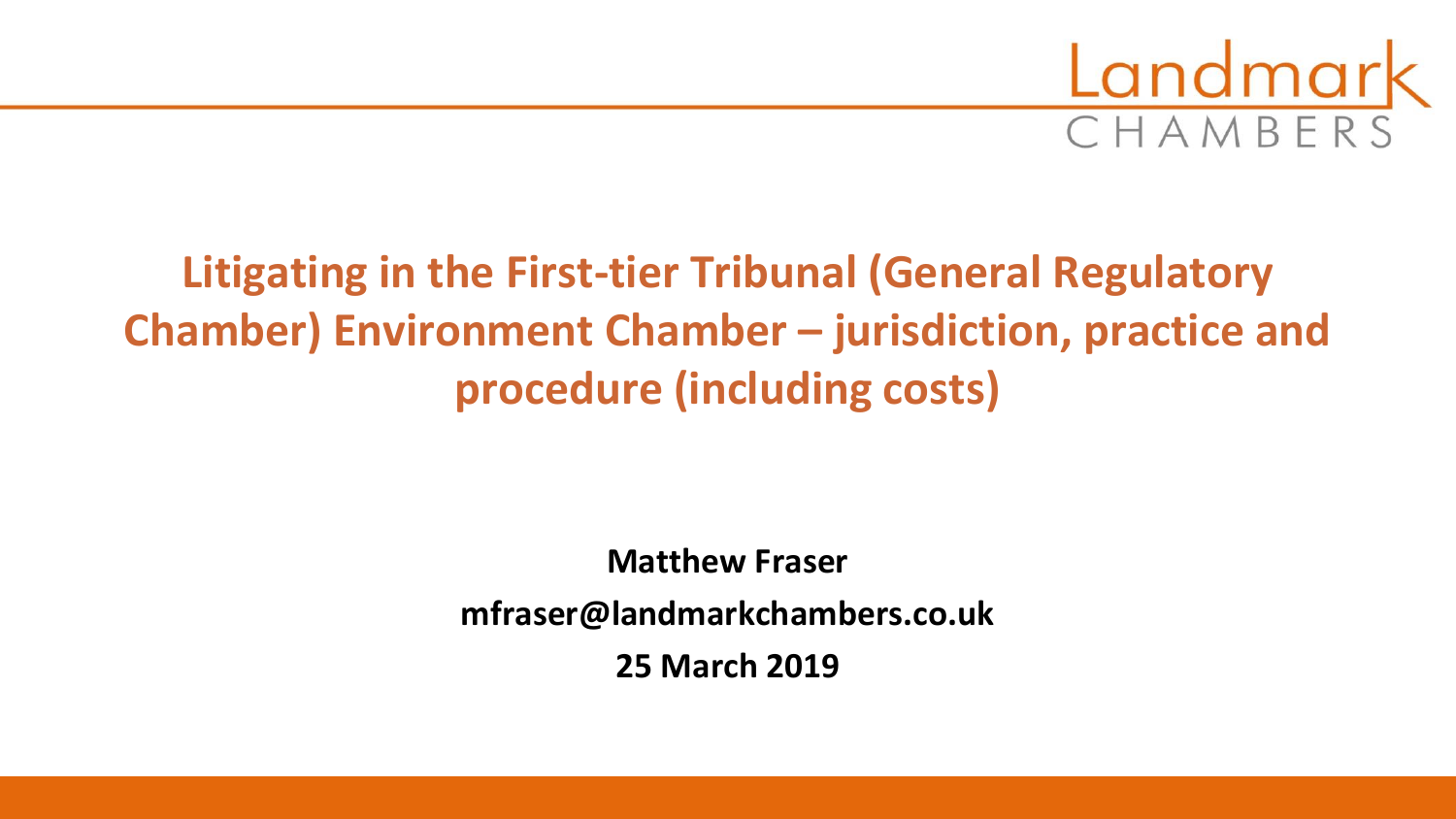### **Tribunals, Courts and Enforcement Act 2007**

Section 3(1): "There is to be a tribunal, known as the First-tier Tribunal, for the purpose of exercising the functions conferred on it under or by virtue of this Act or any other Act."

Section 7(1): "The Lord Chancellor may, with the concurrence of the Senior President of Tribunals, by order make provision for the organisation of each of the First-tier Tribunal and the Upper Tribunal into a number of chambers."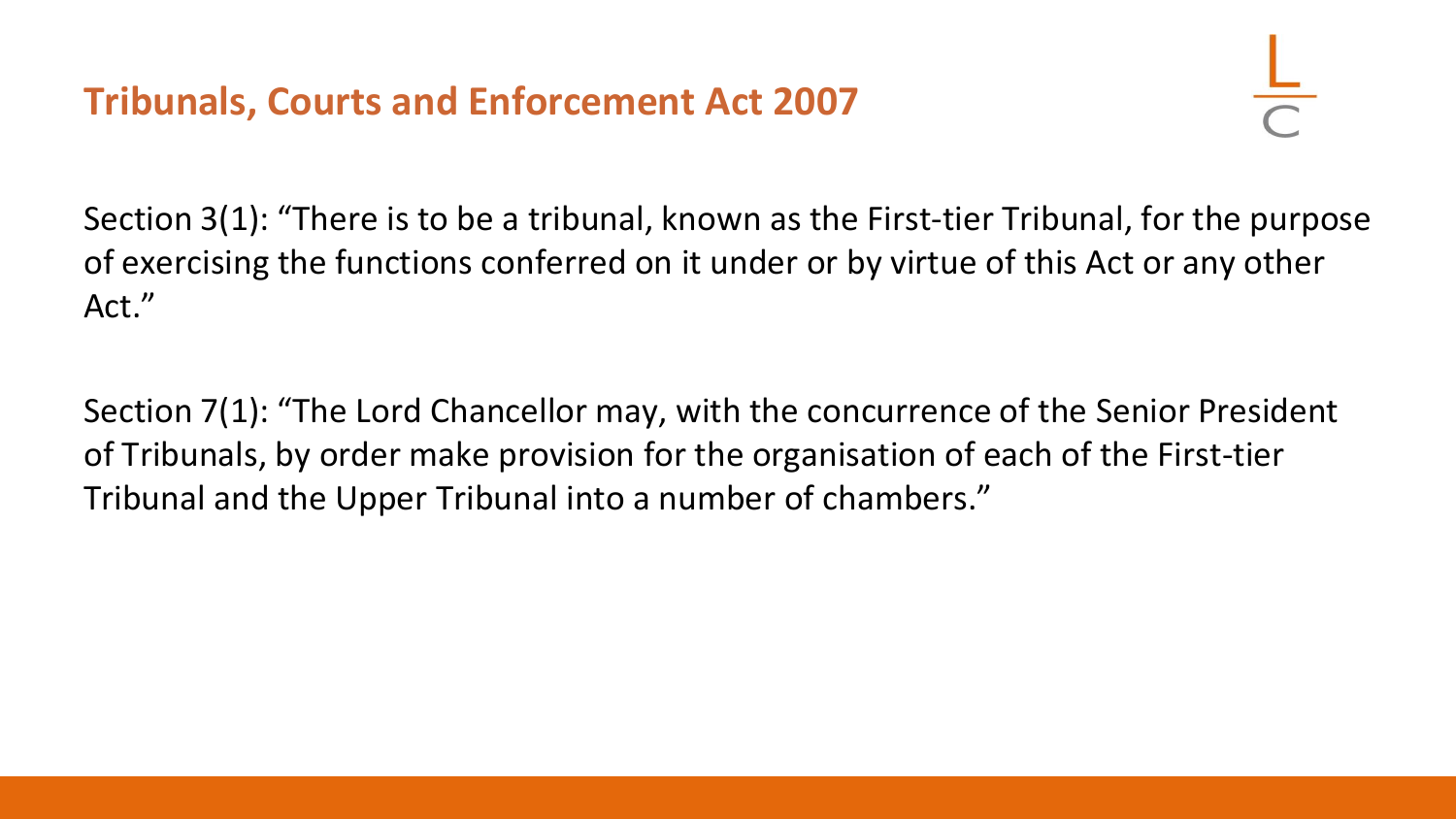Article 2 establishes seven chambers, including the General Regulatory Chamber.

Article 3(1):

*"To the General Regulatory Chamber are allocated all functions related to—*

*(a) proceedings in respect of the decisions and actions of regulatory bodies which are not allocated to the Health, Education and Social Care Chamber by article 4 or to the Tax Chamber by article 7;*

*…"*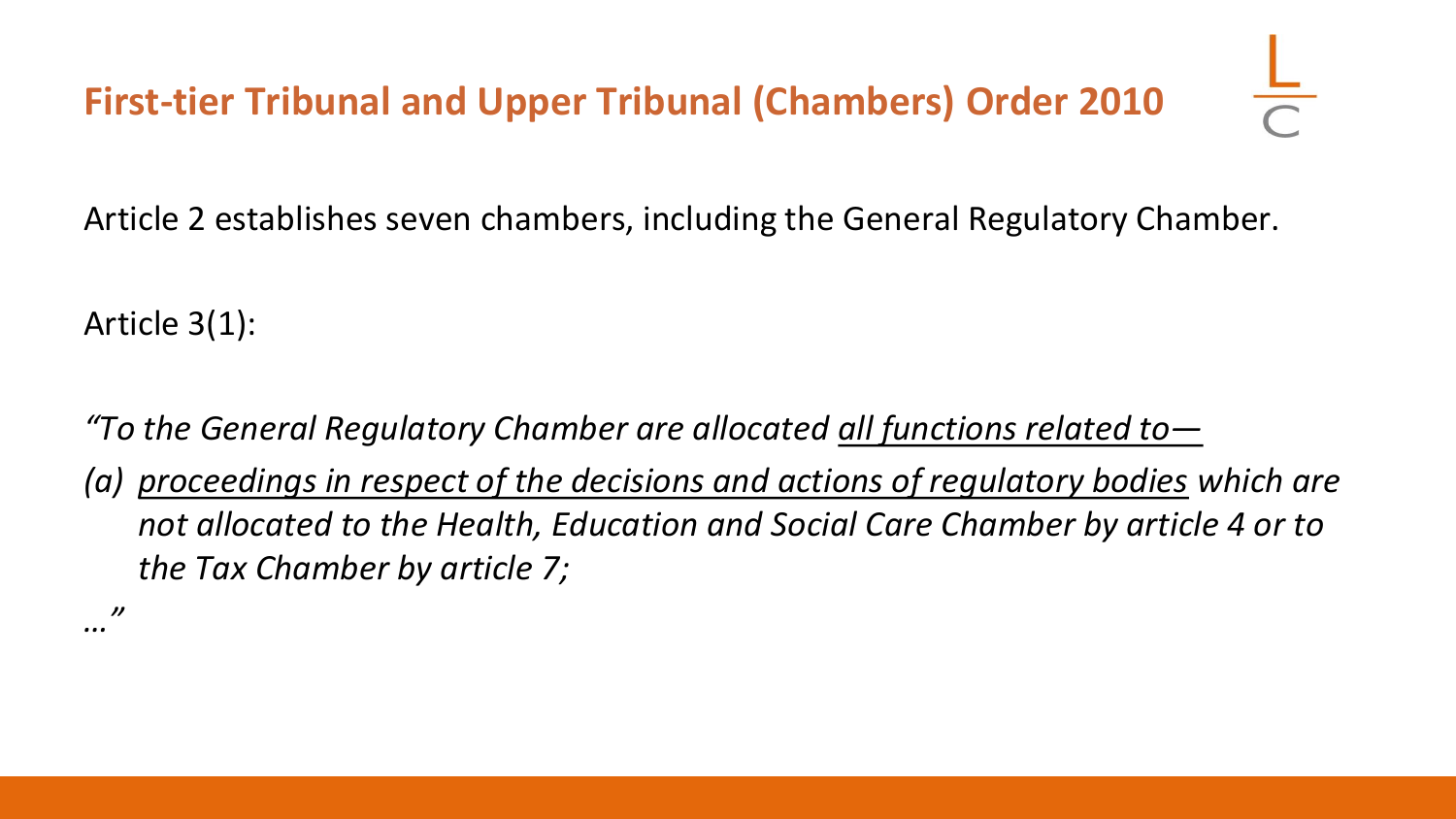#### **General Regulatory Chamber (Environment)**

- Appeals under Article 10 of the Environmental Civil Sanctions (England) Order 2010 and the Environmental Civil Sanctions (Wales) Order 2010 against:
	- Monetary penalties;
	- Compliance notices;
	- Restoration notices;
	- Stop notices.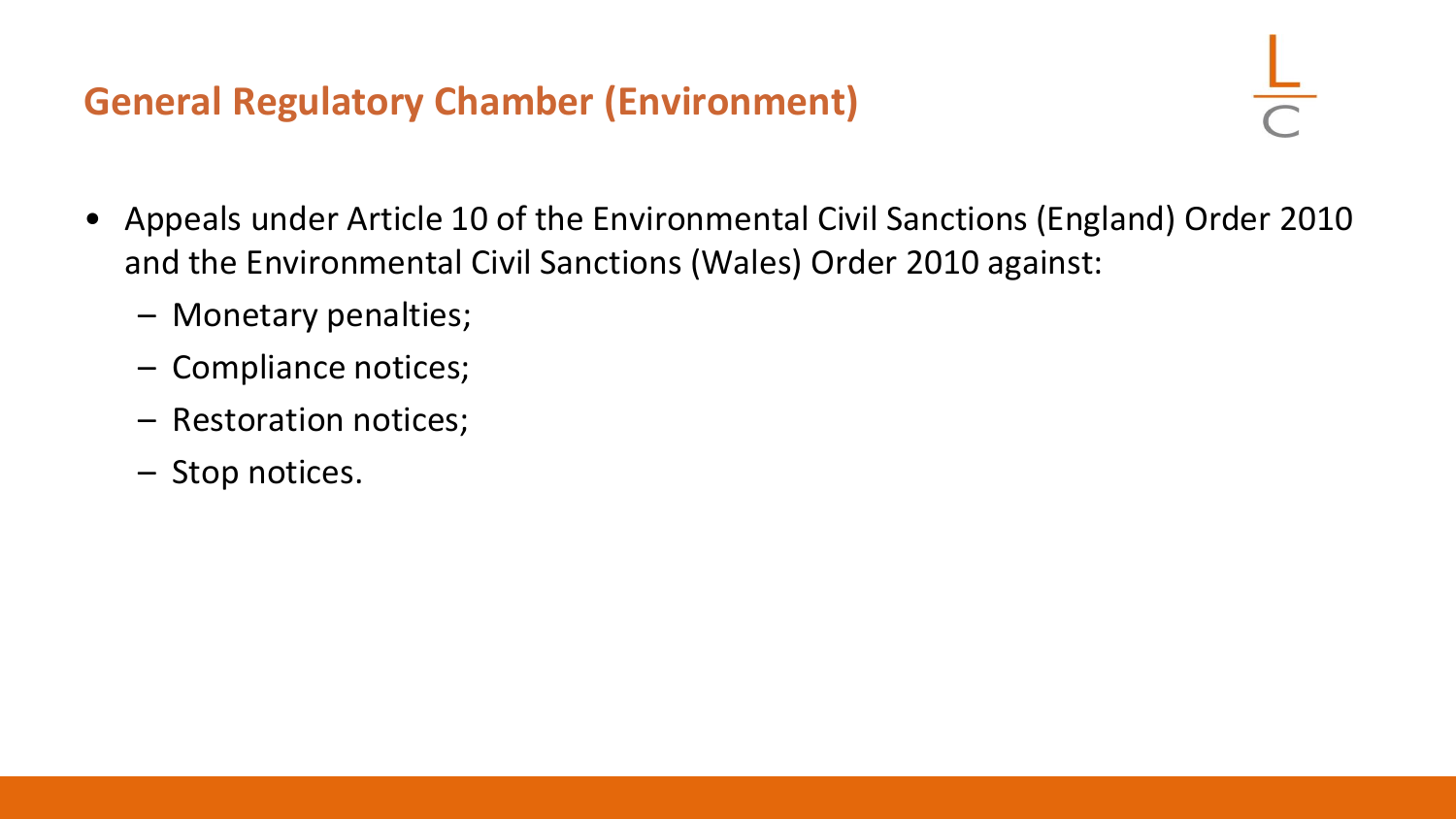### **General Regulatory Chamber (Environment)**

- Ecodesign for Energy-Related Products Regulations 2010
- Single Use Carrier Bags Charge (Wales) Regulations 2010 (and NI Regs 2013)
- Marine and Coastal Access Act 2009 (and associated regulations and orders concerning marine licensing)
- Flood and Water Management Act 2010 (and associated regulations)
- Waste (England and Wales) Regulations 2011
- The Green Deal Framework (Disclosure, Acknowledgment, Redress etc.) Regulations 2012
- The Climate Change Agreements (Administration) Regulations 2012
- The CRC Energy Efficiency Scheme Order 2013
- The Reservoirs Act 1975 (and 2013 Regulations on appeals)
- The Energy Savings Opportunity Scheme Regulations 2014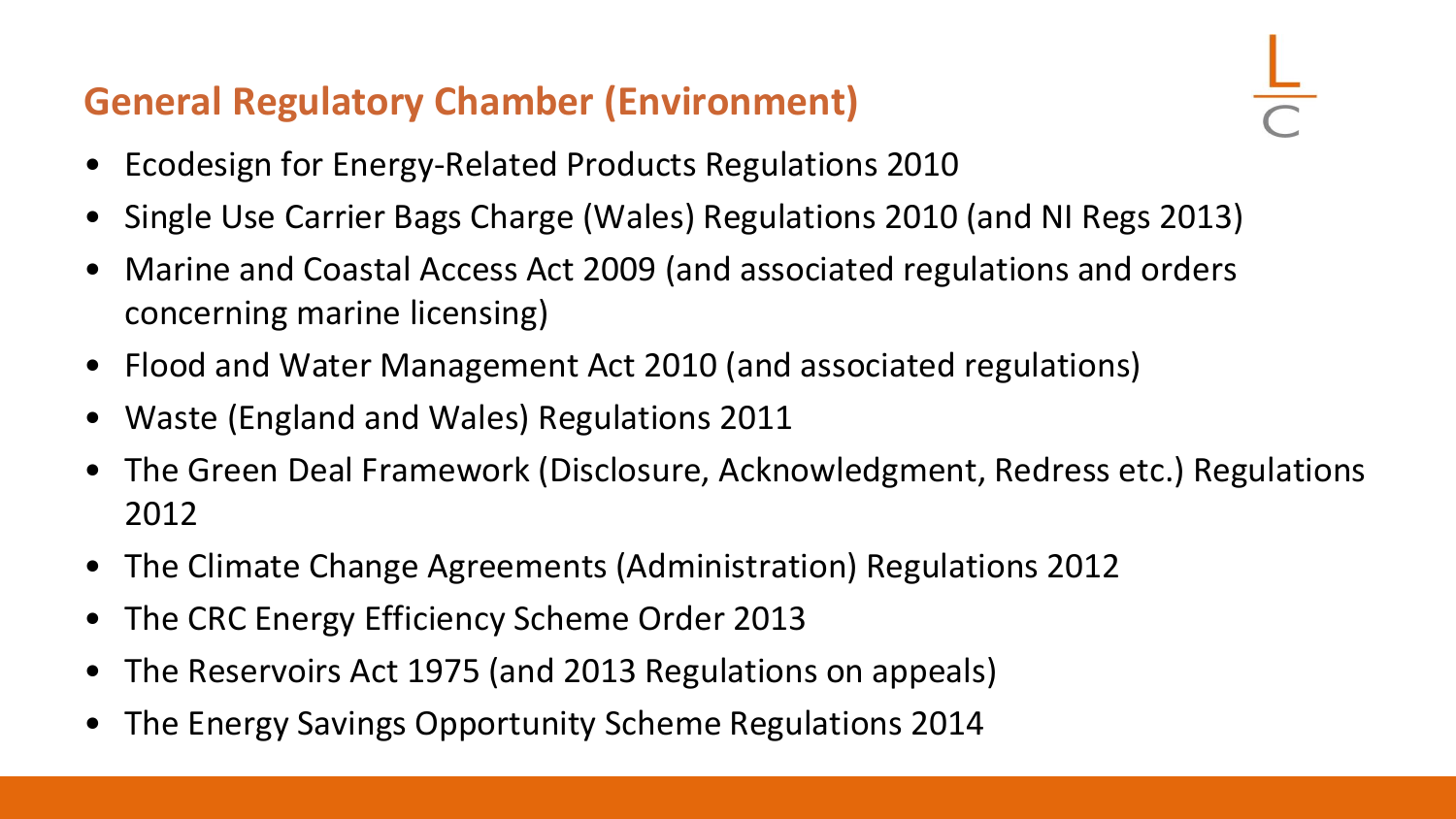## **Appeals – suspensive effect**

3 categories:

- FTT can suspend effect if asked:
	- Stop Notices under the Environmental Civil Sanctions Orders
	- Remediation, Emergency Safety and Stop Notices under Marine and Coastal Access Act 2009
	- Sanctions under the Green Deal Framework
	- Notice under the Waste (England and Wales) Regulations
- FTT cannot suspend effect:
	- Ecodesign Stop Notices
	- Energy Information Regulations Stop Notices
	- Designations under the Flood and Water Management Act 2010
- Automatic suspensive effect: everything else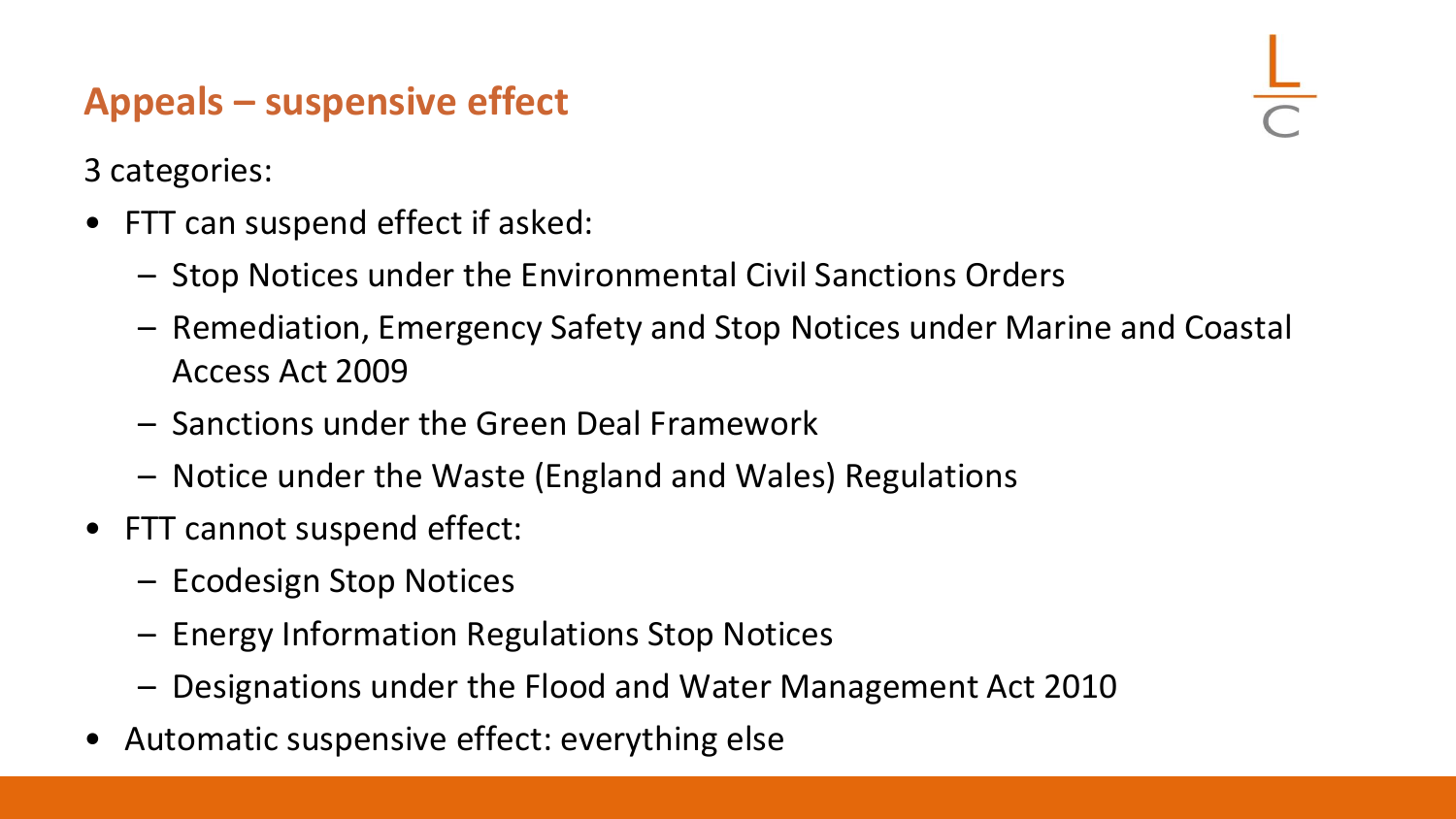Tribunal Procedure (First-tier Tribunal) (General Regulatory Chamber) Rules 2009

#### **Rule 2: Overriding objective and parties' obligation to co-operate with the tribunal**

**Rule 3: Alternative Dispute Resolution**

**Rules 4-8: Case management powers and sanctions for non-compliance**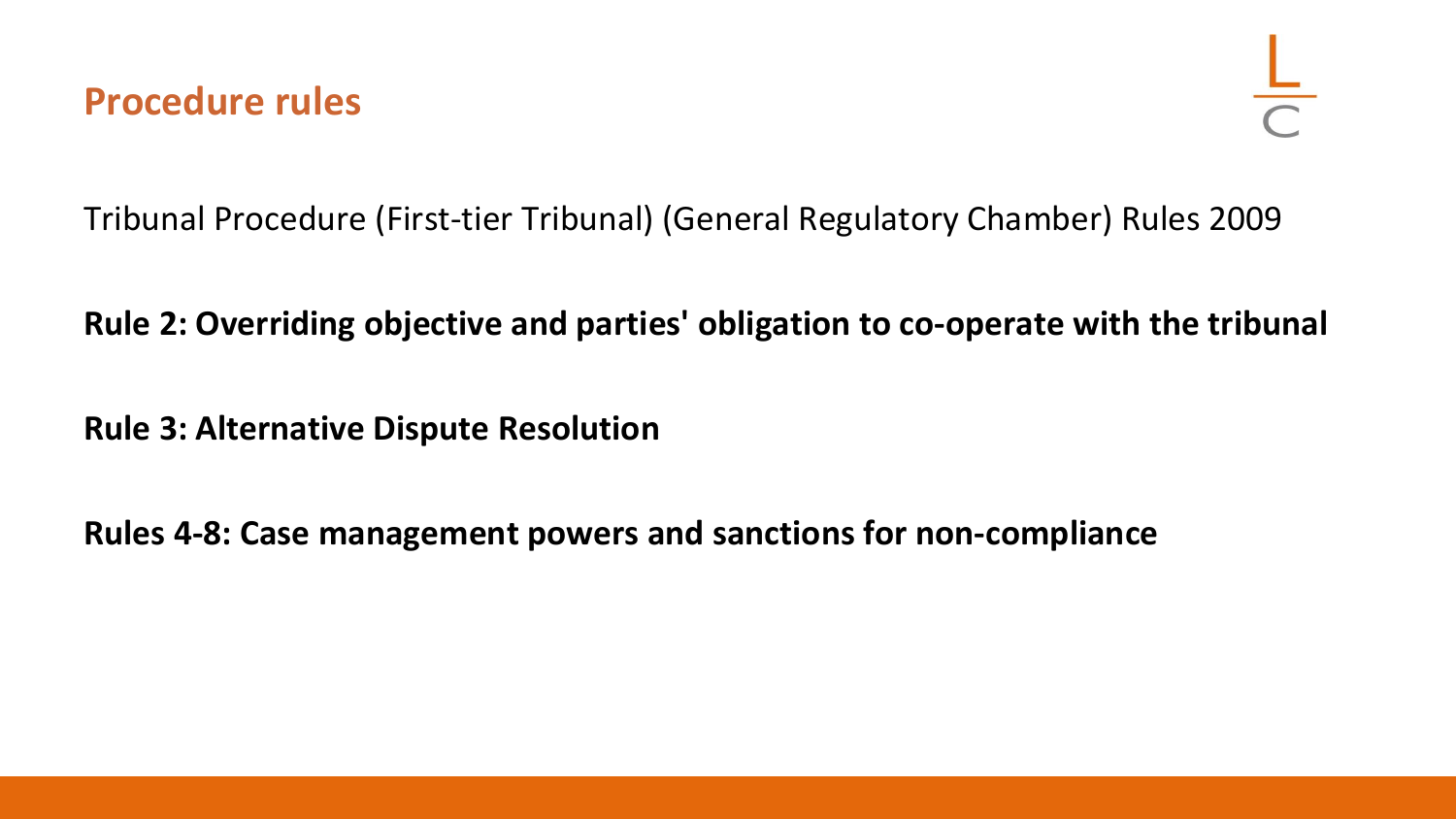General rule is that costs do not follow the event and are payable by the party that incurred them.

In the Environment Chamber, two circumstances can justify an order for costs: rule 10.

- 1. Wasted costs section 29(4) of the 2007 Act (rule  $10(1)(a)$ )
- 2. "If the Tribunal considers that a party has acted unreasonably in bringing, defending or conducting the proceedings" (rule 10(1)(b)).

Rule 10 also makes provision for costs applications, procedure for representations, summary assessment and detailed assessment.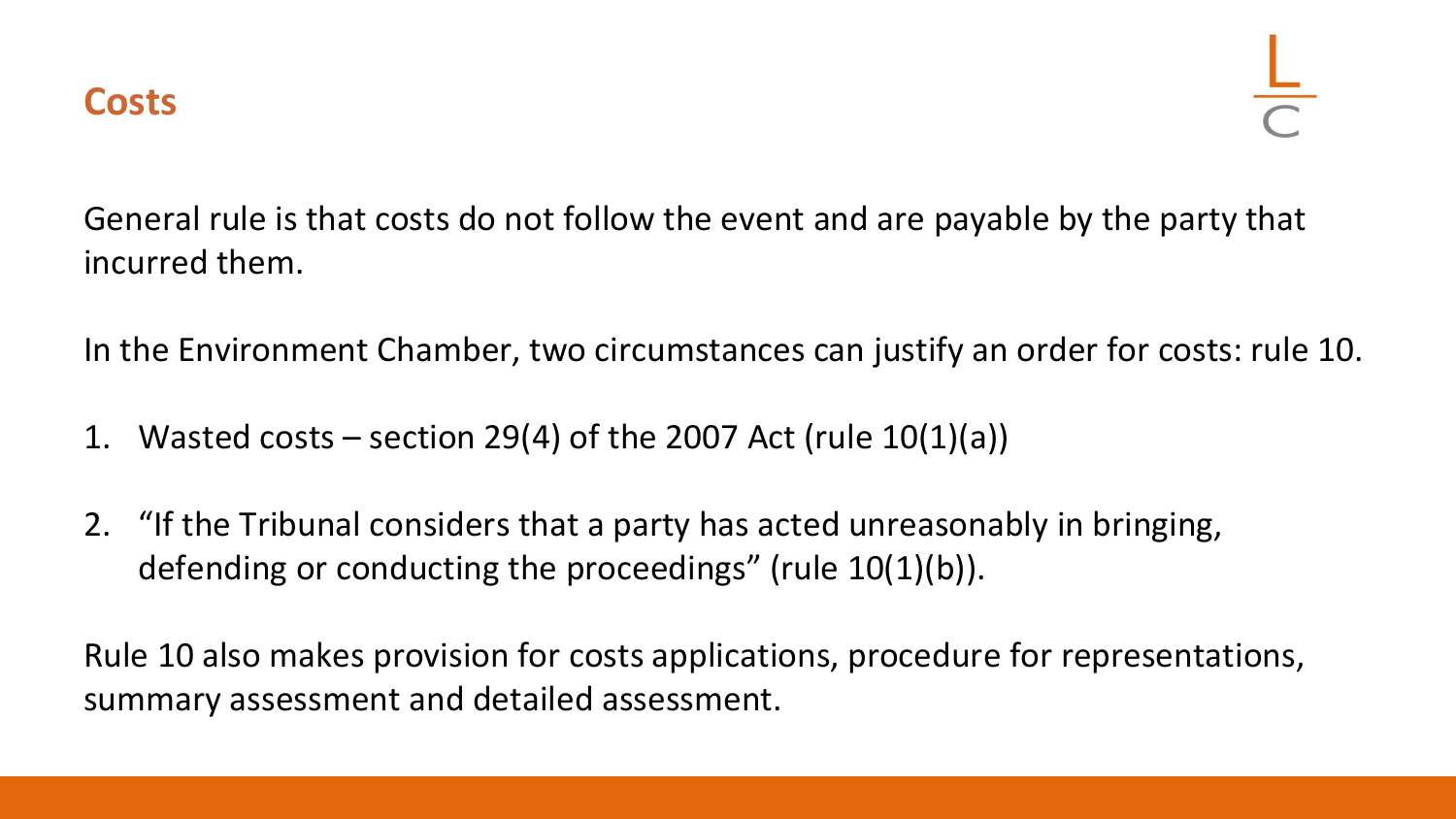#### **Other case management rules**

- Representatives need not be legally qualified: rule 11(1).
- Calculating time: rule 12
- Sending documents: rule 13
- Prevention of disclosure or publication: rule 14
- Disclosure, evidence and submissions: rule 15
- Witness summons and orders to produce documents: rule 16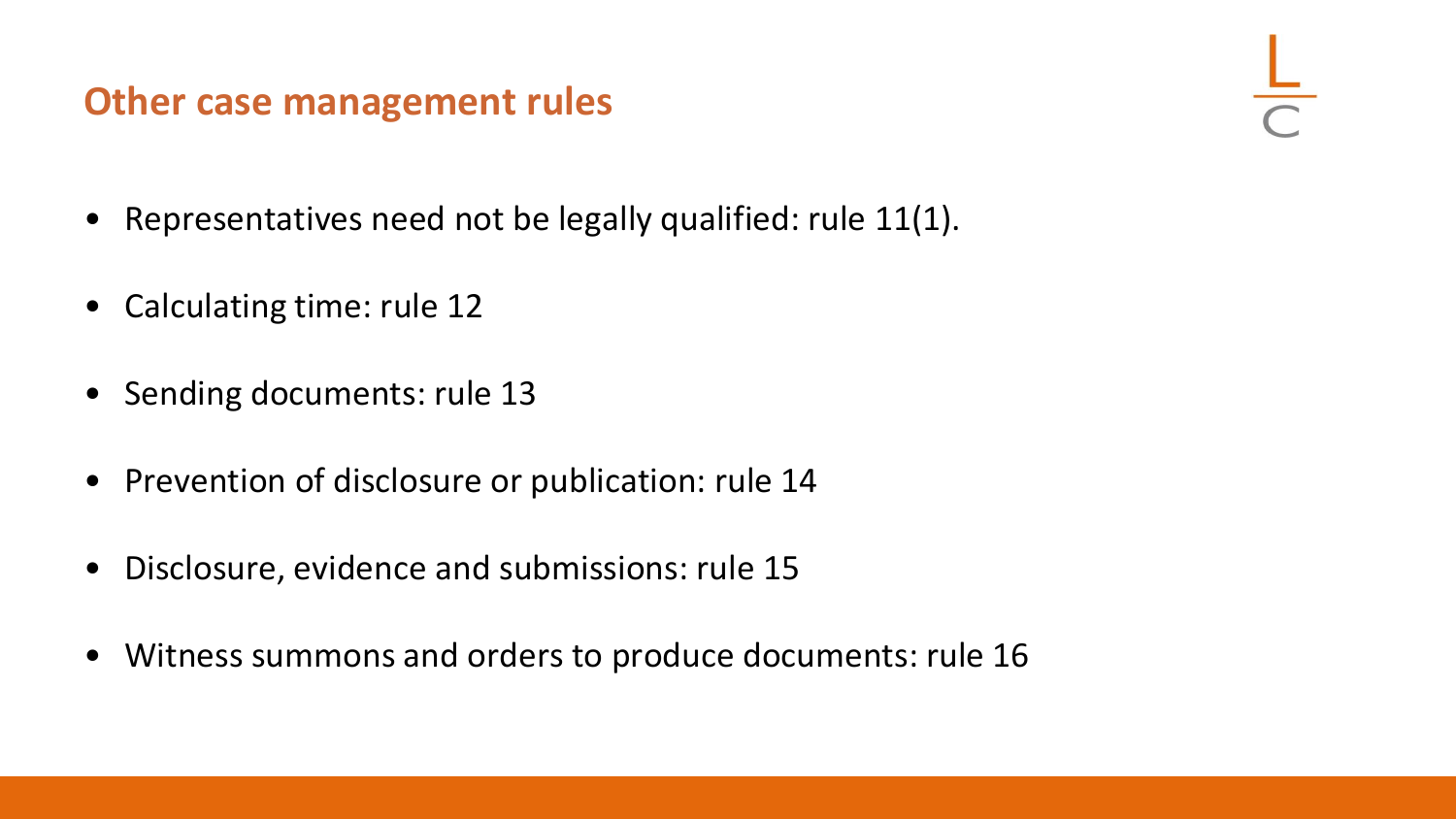### **Before the hearing**

**Appellant's notice of appeal** (rule 22):

- Must be **received** by the FTT "*within 28 days of the date on which notice of the act or decision to which the proceedings relate was sent to the appellant*" (there are some exceptions, but none that apply in the Environment Chamber)
- [Form T98: https://www.gov.uk/government/publications/form-t98-notice-of](https://www.gov.uk/government/publications/form-t98-notice-of-appeal-general-regulatory-chamber-grc)appeal-general-regulatory-chamber-grc
- Provision for a seeking an extension of time: rule 22(4).
- FTT will send a copy to each respondent.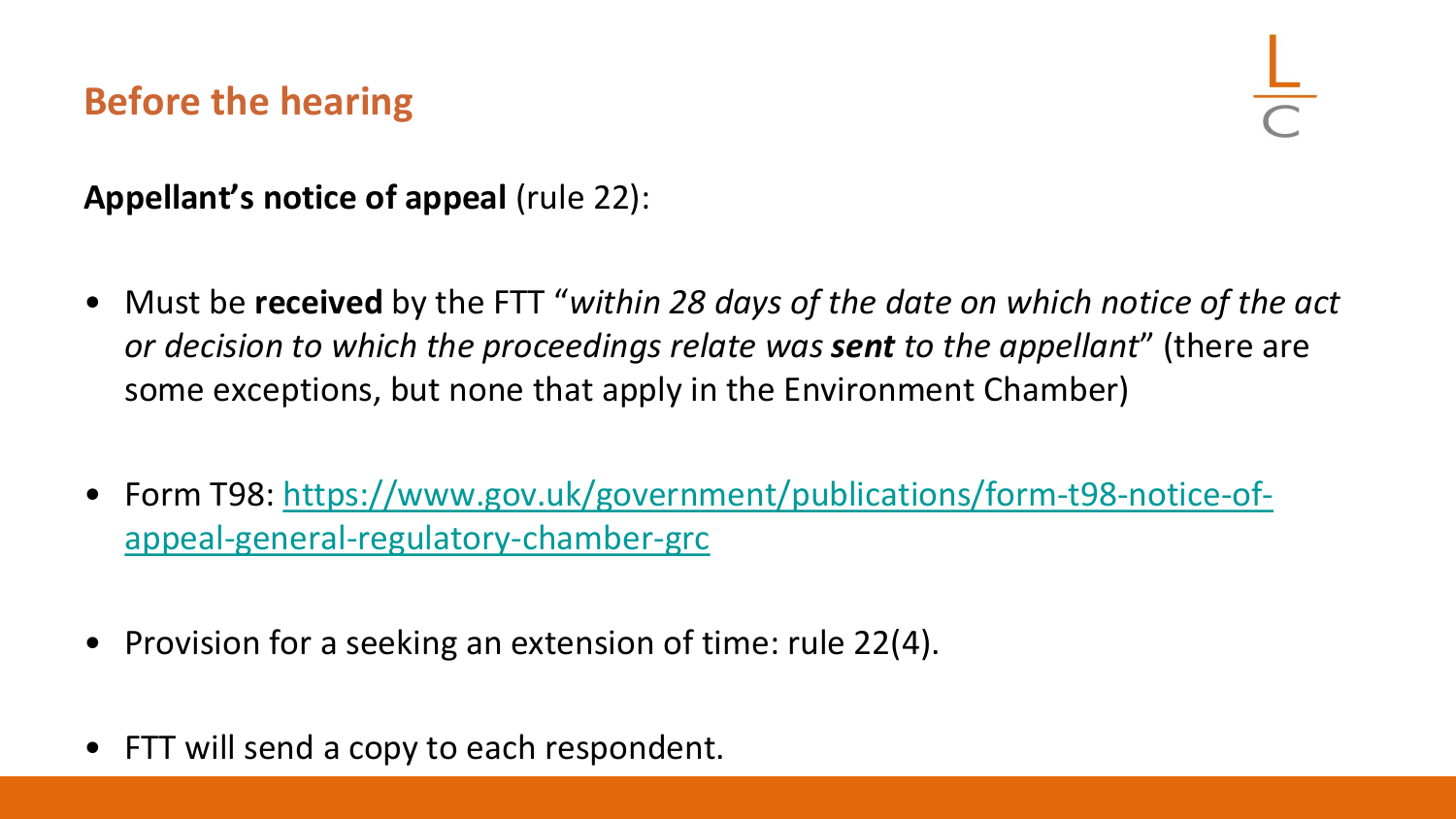## **Before the hearing**

- **The response**: rule 23
- Each respondent **must** send a response so that it is **received** within 28 days after the date on which the respondent **received** the notice of appeal (with scope for extension of time).
- Respondent is responsible for serving on other parties at same time as on FTT: 23(4)
- "*If the proceedings challenge a decision, the respondent must provide with the response a copy of any written record of that decision, and any statement of reasons for that decision, that the appellant did not provide with the notice of appeal and the respondent has or can reasonably obtain.*"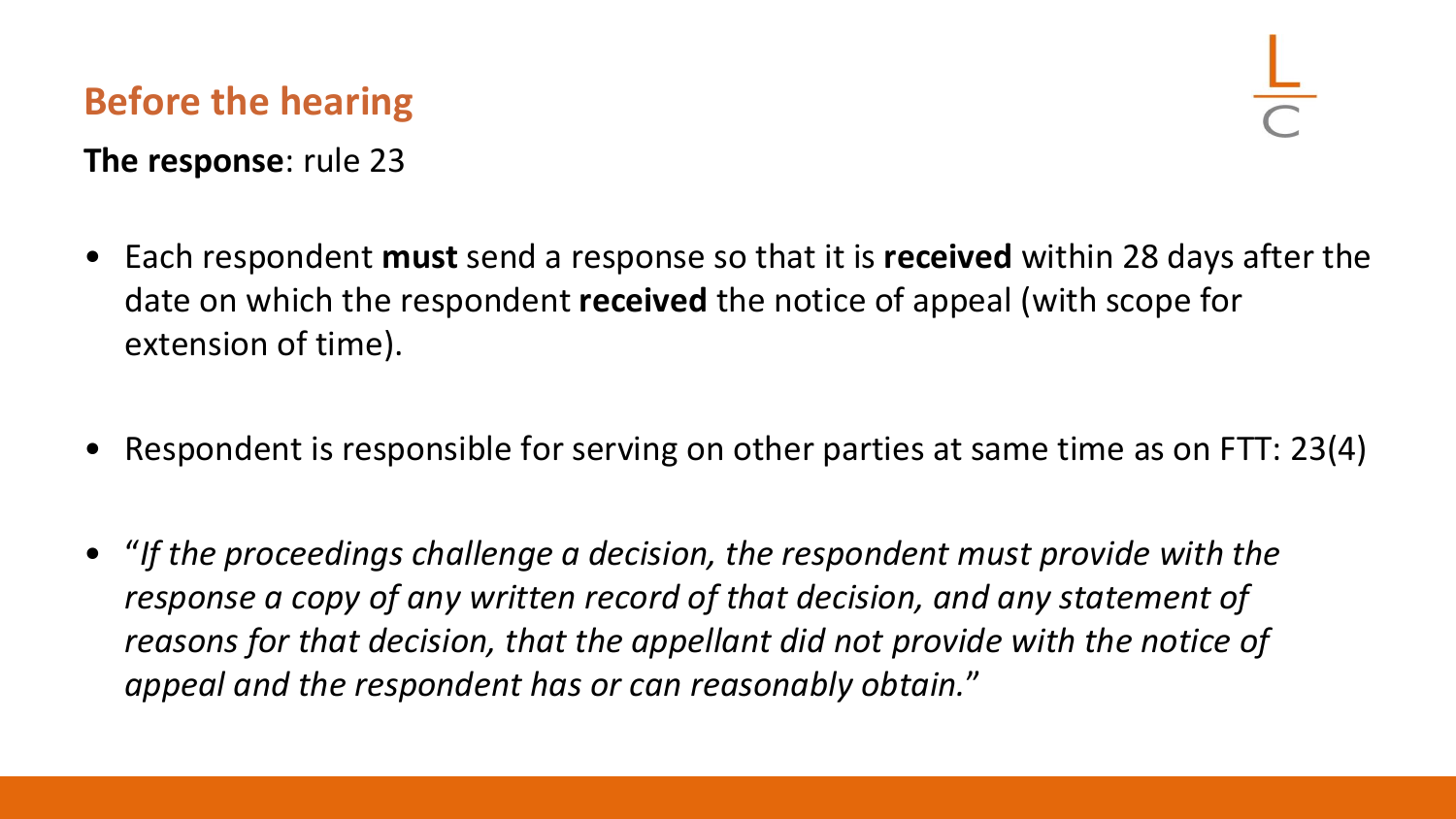#### **Before the hearing**

**The reply**: rule 24

- The appellant **may** make a written submission and provide further documents in reply to a response.
- Any reply must be **sent or delivered** to the Tribunal within 14 days after the date on which the respondent or the Tribunal **sent** the response to the appellant.
- Scope for extending time, with reasons.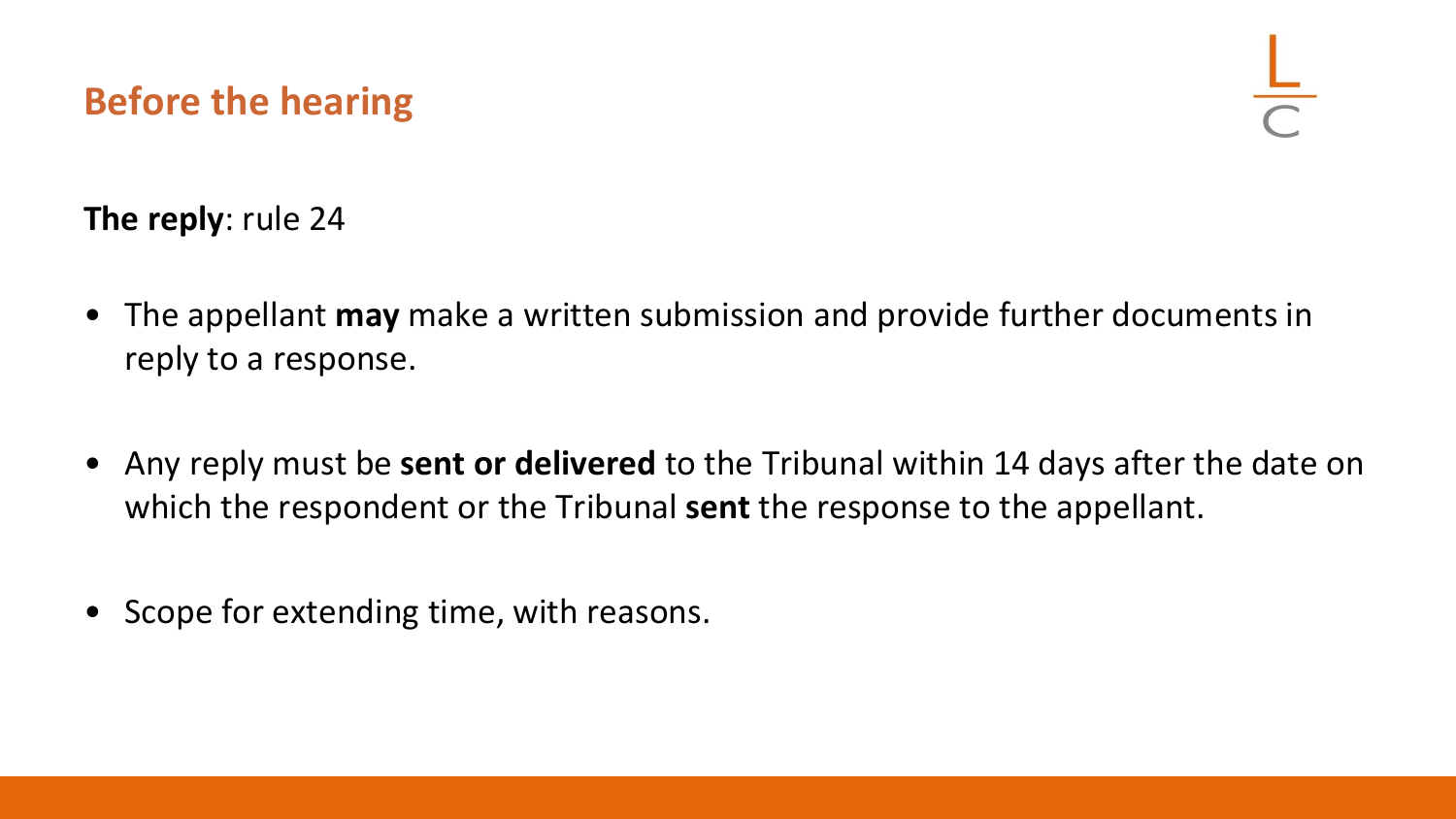### **Deciding whether to have a hearing**

#### **Rule 32**

The Tribunal must hold a hearing before making a decision which disposes of proceedings unless

(a) each party has consented to the matter being determined without a hearing; and (b) the Tribunal is satisfied that it can properly determine the issues without a hearing

or

- One party's case has been struck out
- The decision is a decision to review/correct/set aside a decision
- There has been a hearing on a preliminary issue and there is no further issue.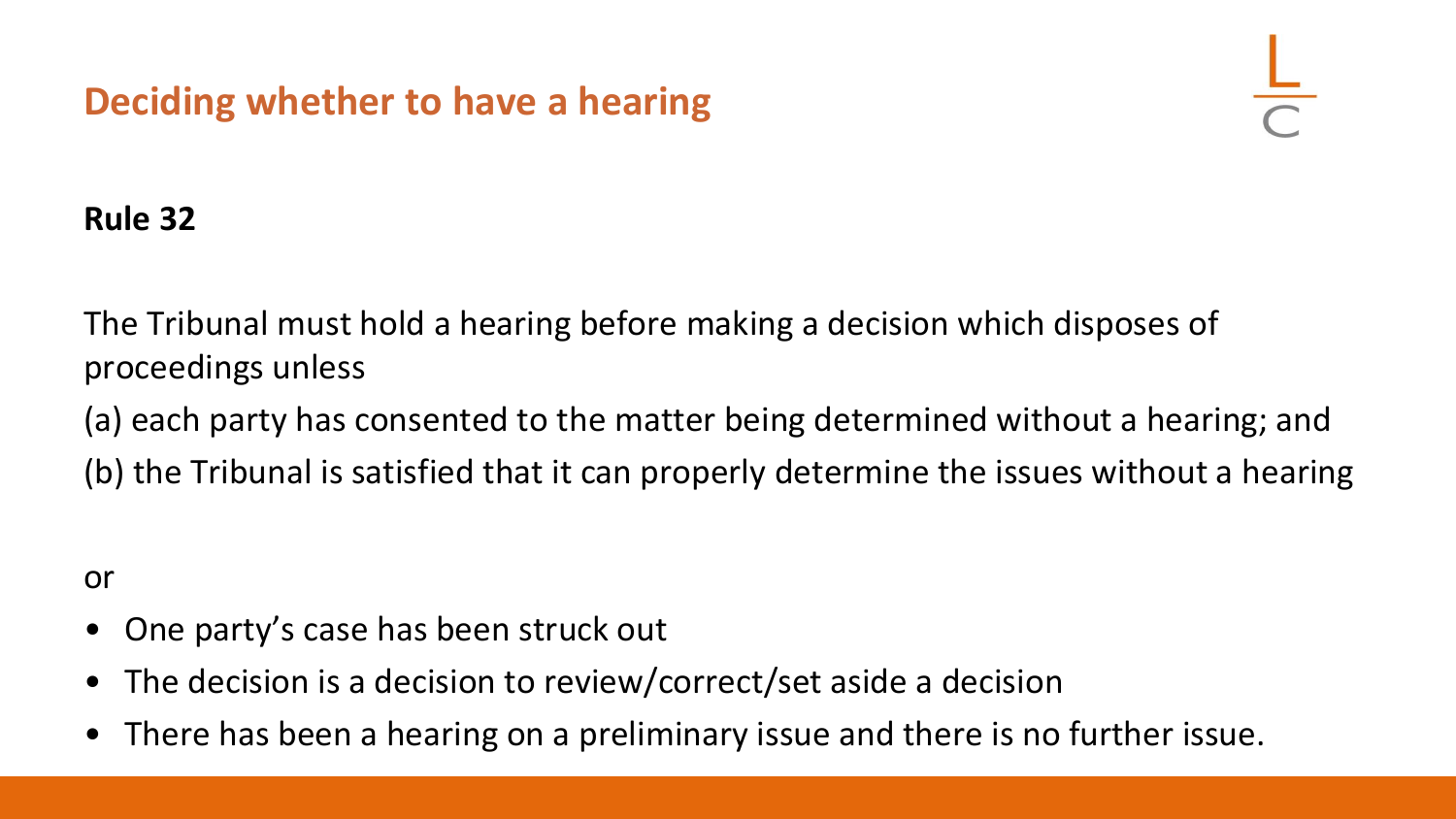#### **Rules on hearings**

- Parties may attend and FTT may permit or request others to attend: rule 33
- FTT must give at least 14 days notice for hearings save where parties consent or there are urgent/exceptional circumstances: rule 34
- General rule is that hearings are public unless FTT directs otherwise, and FTT has powers to exclude people and regulate attendance: rule 35
- Hearings can proceed in absence of a party if reasonable steps to notify have been taken, and it would be in the interests of justice to proceed: rule 36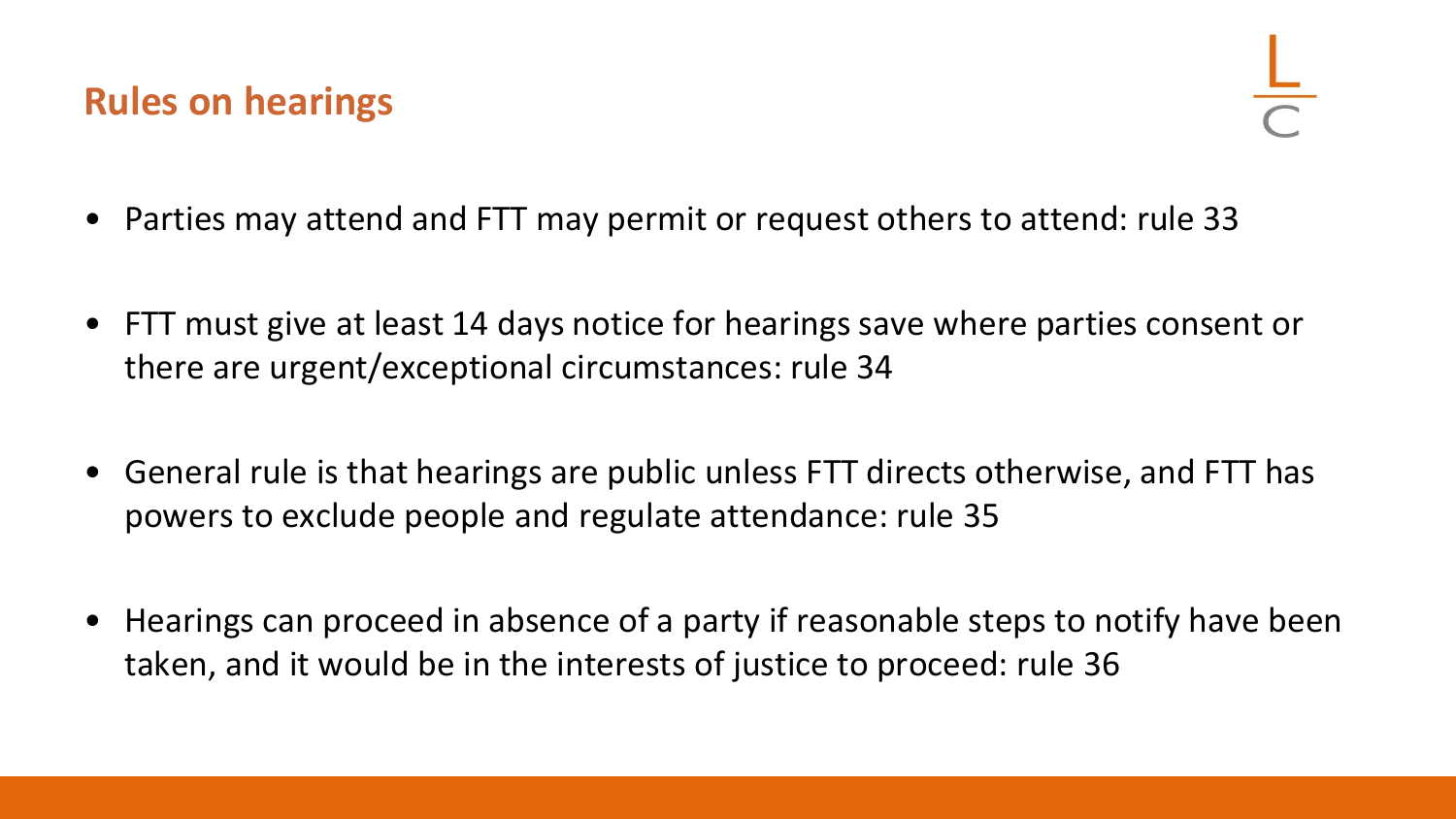#### **Decisions**

- FTT may dispose of proceedings by way of consent order or such other appropriate provision as agreed by the parties: rule 37
- FTT may give a decision orally at a hearing but must also "as soon as reasonably practicable" send to the parties a decision notice, written reasons, and information about the right to appeal: rule 38
- The FTT may at any time correct any clerical mistake or other accidental slip or omission: rule 40
- The FTT may also set-aside or re-make a decision, if in the interests of justice, in specified cases of procedural irregularity: rule 41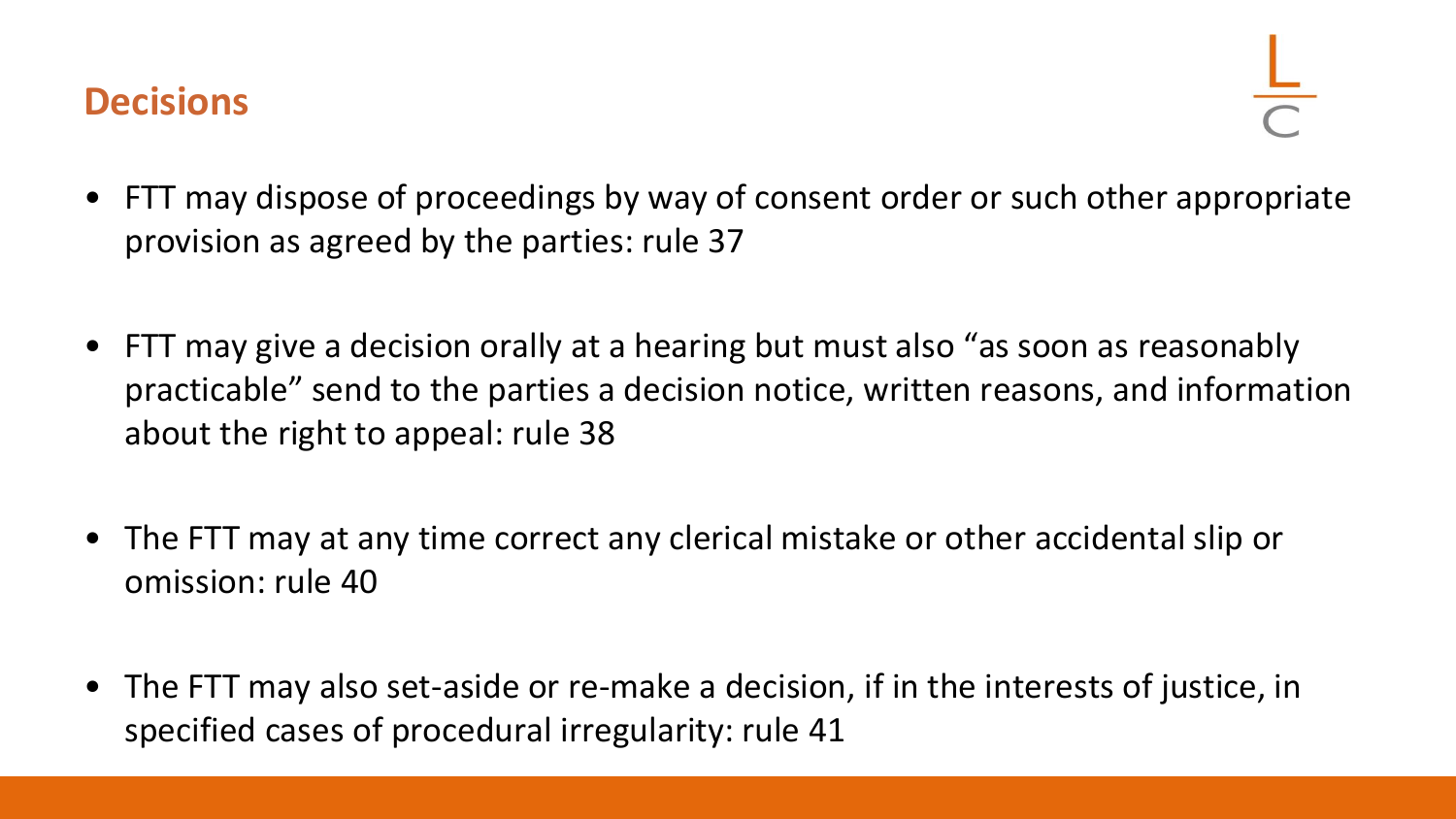### **Applications for permission to appeal**

- Rule 42: a written application to the FTT must be sent or delivered to the FTT so that it is **received** no later than 28 days after the FTT **sends** the decision to the person making the application (with scope for extending time with reasons)
- Application must identify the alleged error or errors of law in the decision and state the result the party making the application is seeking.
- Rule 43: before considering application for permission to appeal, FTT must consider whether to review decision (which it will do if satisfied there is an error of law: 44).
- FTT must send a record of their decision as soon as practicable, giving reasons for refusal of permission on any ground, and notifying the applicant of appeal rights.